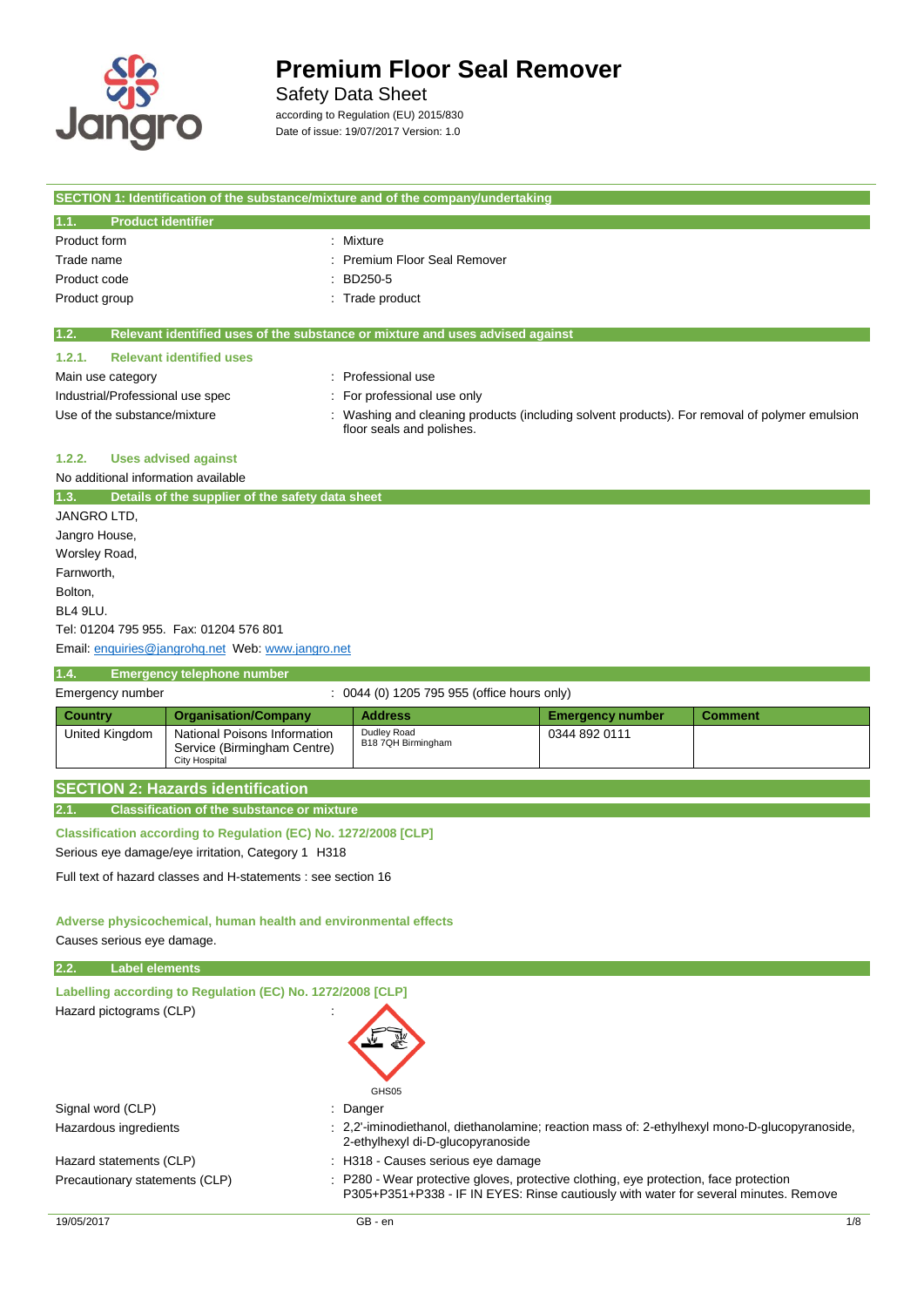Safety Data Sheet

according to Regulation (EU) 2015/830

contact lenses, if present and easy to do. Continue rinsing P310 - Immediately call a POISON CENTER, a doctor

Detergent Regulation: Labelling of contents Contains: Non-ionic surfactants 5-15%

Ethanol <10%

#### **2.3. Other hazards**

No additional information available

### **SECTION 3: Composition/information on ingredients**

**3.1. Substance**

Not applicable

 $\mathsf{r}$ 

### **3.2. Mixture**

| <b>Name</b>                                                                                  | <b>Product identifier</b>                                                                           | $\%$      | <b>Classification according to</b><br><b>Regulation (EC) No.</b><br>1272/2008 [CLP]     |
|----------------------------------------------------------------------------------------------|-----------------------------------------------------------------------------------------------------|-----------|-----------------------------------------------------------------------------------------|
| 2-(2-butoxyethoxy)ethanol, diethylene glycol monobutyl ether                                 | (CAS No) 112-34-5<br>(EC no) 203-961-6<br>(EC index no) 603-096-00-8<br>(REACH-no) 01-2119475104-44 | $10 - 30$ | Eye Irrit. 2, H319                                                                      |
| ethanol, ethyl alcohol                                                                       | (CAS No) 64-17-5<br>(EC no) 200-578-6<br>(EC index no) 603-002-00-5<br>(REACH-no) 01-2119457610-43  | $5 - 10$  | Flam. Lig. 2, H225<br>Acute Tox. 4 (Inhalation: vapour),<br>H332<br>Eye Irrit. 2, H319  |
| 2-phenoxyethanol                                                                             | (CAS No) 122-99-6<br>(EC no) 204-589-7<br>(EC index no) 603-098-00-9<br>(REACH-no) 01-2119488943-21 | $5 - 10$  | Acute Tox. 4 (Oral), H302<br>Eye Irrit. 2, H319                                         |
| reaction mass of: 2-ethylhexyl mono-D-glucopyranoside, 2-<br>ethylhexyl di-D-glucopyranoside | (EC no) 414-420-0<br>(EC index no) 614-028-00-1<br>(REACH-no) 01-0000016147-72                      | $3 - 5$   | Eye Dam. 1, H318                                                                        |
| 2,2'-iminodiethanol, diethanolamine                                                          | (CAS No) 111-42-2<br>(EC no) 203-868-0<br>(EC index no) 603-071-00-1<br>(REACH-no) 01-2119488930-28 | $>= 3$    | Acute Tox. 4 (Oral), H302<br>STOT RE 2, H373<br>Skin Irrit. 2, H315<br>Eye Dam. 1, H318 |

Full text of H-statements: see section 16

| <b>SECTION 4: First aid measures</b>                                |                                                                                                                                                       |
|---------------------------------------------------------------------|-------------------------------------------------------------------------------------------------------------------------------------------------------|
| <b>Description of first aid measures</b><br>4.1.                    |                                                                                                                                                       |
| First-aid measures general                                          | : If you feel unwell, seek medical advice (show the label where possible).                                                                            |
| First-aid measures after inhalation                                 | Remove person to fresh air and keep comfortable for breathing.                                                                                        |
| First-aid measures after skin contact                               | Wash skin with plenty of water.                                                                                                                       |
| First-aid measures after eye contact                                | Rinse cautiously with water for several minutes. Remove contact lenses, if present and easy to<br>do. Continue rinsing. Call a physician immediately. |
| First aid advice Ingestion                                          | Do not give anything by mouth to an unconscious person. Wash mouth out with water, then<br>drink pleanty of water. Do NOT induce vomiting.            |
| 4.2.<br>Most important symptoms and effects, both acute and delayed |                                                                                                                                                       |
| Symptoms/injuries after eye contact                                 | : Serious damage to eyes.                                                                                                                             |
| 4.3.                                                                | Indication of any immediate medical attention and special treatment needed                                                                            |
| Treat symptomatically.                                              |                                                                                                                                                       |
| <b>SECTION 5: Firefighting measures</b>                             |                                                                                                                                                       |
| 5.1.<br><b>Extinguishing media</b>                                  |                                                                                                                                                       |
| Suitable extinguishing media                                        | The product is not flammable. Use extinguishing agent suitable for surrounding fire. Water<br>spray. Dry powder. Foam. Carbon dioxide.                |
| 5.2.<br>Special hazards arising from the substance or mixture       |                                                                                                                                                       |
| Hazardous decomposition products in case of<br>fire                 | : Toxic fumes may be released.                                                                                                                        |
| 5.3.<br><b>Advice for firefighters</b>                              |                                                                                                                                                       |
| Protection during firefighting                                      | Do not attempt to take action without suitable protective equipment. Self-contained breathing<br>apparatus. Complete protective clothing.             |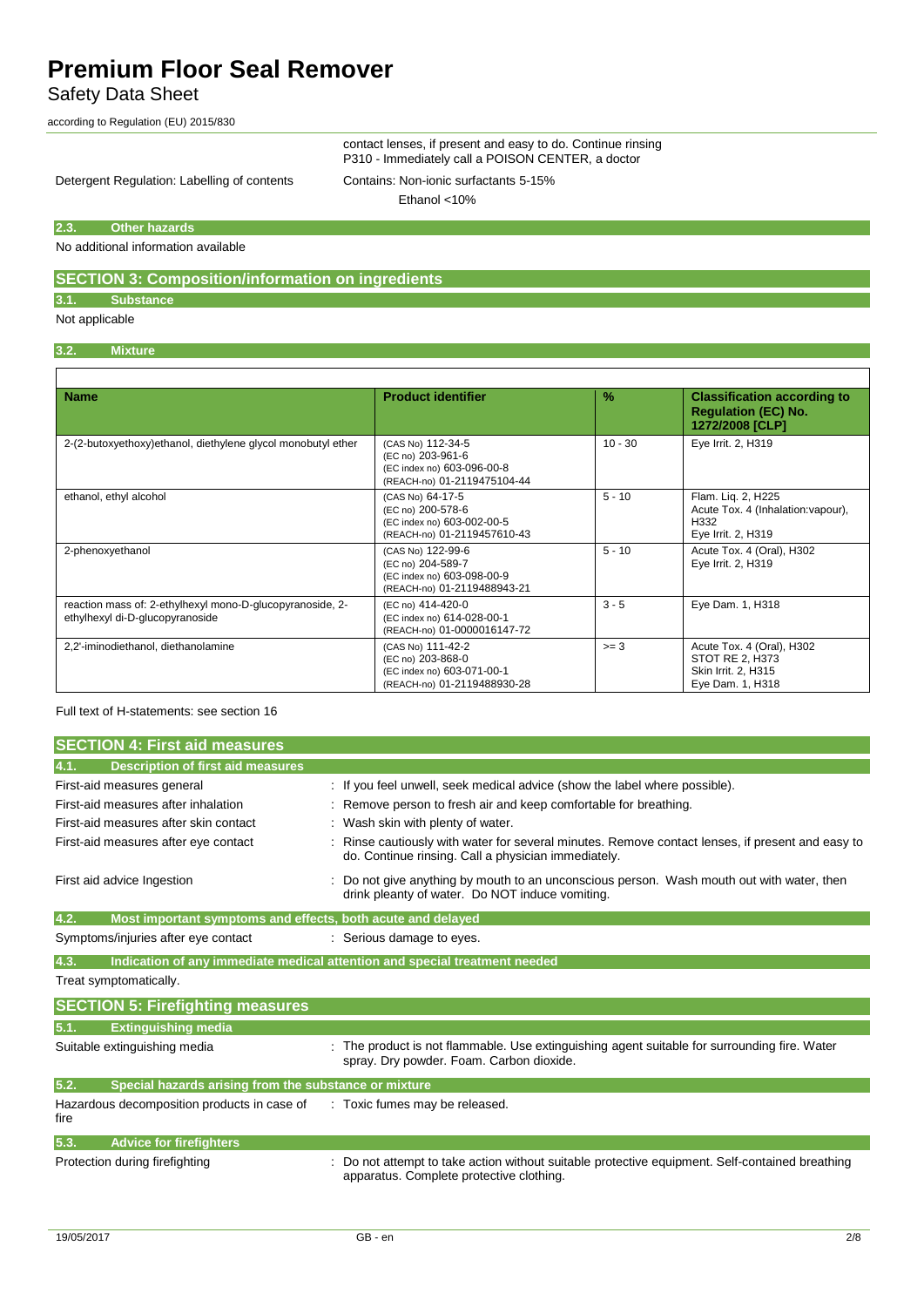### Safety Data Sheet

according to Regulation (EU) 2015/830

| <b>SECTION 6: Accidental release measures</b>                                                                                   |                                                                                                                                                              |                                                                                          |  |
|---------------------------------------------------------------------------------------------------------------------------------|--------------------------------------------------------------------------------------------------------------------------------------------------------------|------------------------------------------------------------------------------------------|--|
| 6.1.                                                                                                                            | Personal precautions, protective equipment and emergency procedures                                                                                          |                                                                                          |  |
| 6.1.1.<br>For non-emergency personnel                                                                                           |                                                                                                                                                              |                                                                                          |  |
| Emergency procedures                                                                                                            |                                                                                                                                                              | : Ventilate spillage area. Avoid contact with skin and eyes.                             |  |
| 6.1.2.<br>For emergency responders                                                                                              |                                                                                                                                                              |                                                                                          |  |
| Protective equipment                                                                                                            | Do not attempt to take action without suitable protective equipment. For further information<br>refer to section 8: "Exposure controls/personal protection". |                                                                                          |  |
| 6.2.<br><b>Environmental precautions</b>                                                                                        |                                                                                                                                                              |                                                                                          |  |
| Avoid release to the environment.                                                                                               |                                                                                                                                                              |                                                                                          |  |
| 6.3.                                                                                                                            | Methods and material for containment and cleaning up                                                                                                         |                                                                                          |  |
| Methods for cleaning up<br>: Take up liquid spill into absorbent material.                                                      |                                                                                                                                                              |                                                                                          |  |
| Other information                                                                                                               |                                                                                                                                                              | : Dispose of materials or solid residues at an authorized site.                          |  |
| <b>Reference to other sections</b><br>6.4.                                                                                      |                                                                                                                                                              |                                                                                          |  |
| For further information refer to section 13.                                                                                    |                                                                                                                                                              |                                                                                          |  |
| <b>SECTION 7: Handling and storage</b>                                                                                          |                                                                                                                                                              |                                                                                          |  |
| <b>Precautions for safe handling</b><br>7.1.                                                                                    |                                                                                                                                                              |                                                                                          |  |
| Precautions for safe handling<br>: Ensure good ventilation of the work station. Avoid contact with skin and eyes. Wear personal |                                                                                                                                                              |                                                                                          |  |
|                                                                                                                                 | protective equipment.                                                                                                                                        | Do not eat, drink or smoke when using this product. Always wash hands after handling the |  |
| Hygiene measures                                                                                                                | product.                                                                                                                                                     |                                                                                          |  |
| 7.2.                                                                                                                            | Conditions for safe storage, including any incompatibilities                                                                                                 |                                                                                          |  |
| Storage conditions<br>: Store in a well-ventilated place. Keep cool.                                                            |                                                                                                                                                              |                                                                                          |  |
| $:5 - 30 °C$<br>Storage temperature                                                                                             |                                                                                                                                                              |                                                                                          |  |
| Specific end use(s)<br>7.3.                                                                                                     |                                                                                                                                                              |                                                                                          |  |
| No additional information available                                                                                             |                                                                                                                                                              |                                                                                          |  |
|                                                                                                                                 | <b>SECTION 8: Exposure controls/personal protection</b>                                                                                                      |                                                                                          |  |
| <b>Control parameters</b><br>8.1.                                                                                               |                                                                                                                                                              |                                                                                          |  |
|                                                                                                                                 | 2-(2-butoxyethoxy) ethanol, diethylene glycol monobutyl ether (112-34-5)                                                                                     |                                                                                          |  |
| United Kingdom                                                                                                                  | Local name                                                                                                                                                   | 2-(2-Butoxyethoxy)ethanol                                                                |  |
| United Kingdom                                                                                                                  | WEL TWA (mg/m <sup>3</sup> )                                                                                                                                 | 67.5 mg/m <sup>3</sup>                                                                   |  |
| United Kingdom                                                                                                                  | WEL TWA (ppm)                                                                                                                                                | 10 ppm                                                                                   |  |
| United Kingdom                                                                                                                  | WEL STEL (mg/m <sup>3</sup> )                                                                                                                                | 101.2 mg/m <sup>3</sup>                                                                  |  |
| United Kingdom                                                                                                                  | WEL STEL (ppm)                                                                                                                                               | 15 ppm                                                                                   |  |
| ethanol, ethyl alcohol (64-17-5)                                                                                                |                                                                                                                                                              |                                                                                          |  |
| EU                                                                                                                              | IOELV TWA (mg/m <sup>3</sup> )                                                                                                                               | 1920 mg/m <sup>3</sup>                                                                   |  |
| EU                                                                                                                              | IOELV TWA (ppm)                                                                                                                                              | 1000 ppm                                                                                 |  |
| United Kingdom                                                                                                                  | Local name                                                                                                                                                   | Ethanol                                                                                  |  |
| United Kingdom                                                                                                                  | WEL TWA (mg/m <sup>3</sup> )                                                                                                                                 | 1920 mg/m <sup>3</sup>                                                                   |  |
| United Kingdom                                                                                                                  | WEL TWA (ppm)                                                                                                                                                | 1000 ppm                                                                                 |  |
|                                                                                                                                 |                                                                                                                                                              |                                                                                          |  |
| <b>Exposure controls</b><br>8.2.                                                                                                |                                                                                                                                                              |                                                                                          |  |
|                                                                                                                                 |                                                                                                                                                              |                                                                                          |  |
| Appropriate engineering controls:                                                                                               |                                                                                                                                                              |                                                                                          |  |

Ensure good ventilation of the work station.

**Hand protection:**

Protective gloves

**Eye protection:**

Safety glasses

**Skin and body protection:**

Wear suitable protective clothing

### **Respiratory protection:**

In case of insufficient ventilation, wear suitable respiratory equipment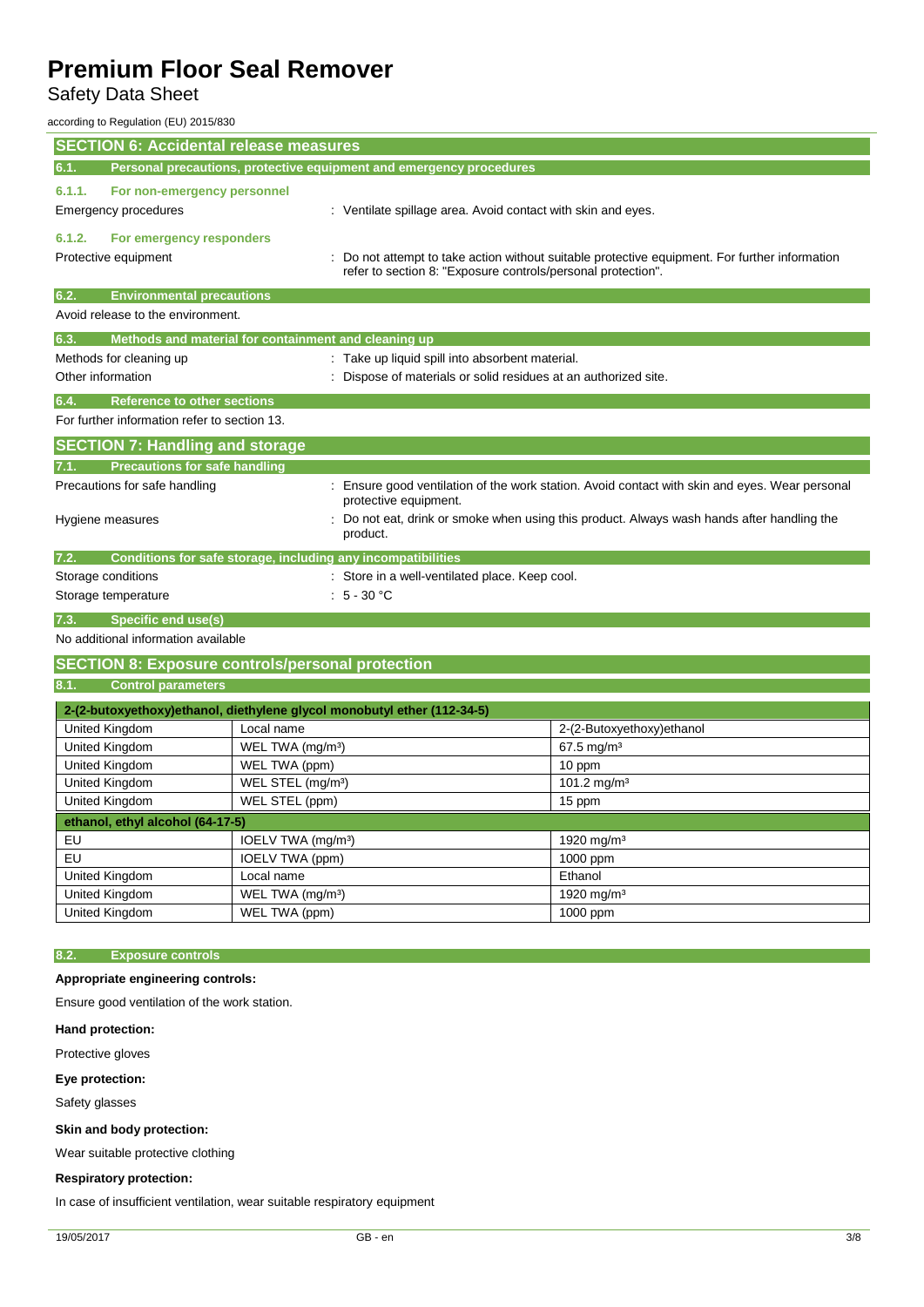Safety Data Sheet

according to Regulation (EU) 2015/830

#### **Environmental exposure controls:**

Avoid release to the environment.

| <b>SECTION 9: Physical and chemical properties</b>            |                                        |
|---------------------------------------------------------------|----------------------------------------|
| 9.1.<br>Information on basic physical and chemical properties |                                        |
| Physical state                                                | $:$ Liquid                             |
| Colour                                                        | Colourless.                            |
| Odour                                                         | characteristic.                        |
| Odour threshold                                               | No data available                      |
| pH                                                            | $: 10 - 11.5$                          |
| Relative evaporation rate (butyl acetate=1)                   | No data available                      |
| Melting point                                                 | Not applicable                         |
| Freezing point                                                | No data available                      |
| Boiling point                                                 | No data available                      |
| Flash point                                                   | : $>65^{\circ}$ C                      |
| Auto-ignition temperature                                     | : No data available                    |
| Decomposition temperature                                     | No data available                      |
| Flammability (solid, gas)                                     | Not applicable                         |
| Vapour pressure                                               | No data available                      |
| Relative vapour density at 20 °C                              | No data available                      |
| Relative density                                              | No data available                      |
| Density                                                       | $: \approx 0.99$ g/ml                  |
| Solubility                                                    | Miscible with water. Soluble in water. |
| Log Pow                                                       | No data available                      |
| Viscosity, kinematic                                          | No data available                      |
| Viscosity, dynamic                                            | No data available                      |
| <b>Explosive properties</b>                                   | Product is not explosive.              |
| Oxidising properties                                          | Oxidising solids Not applicable.       |
| <b>Explosive limits</b>                                       | No data available                      |
|                                                               |                                        |

### **9.2. Other information**

No additional information available

| No additional information available                                                |
|------------------------------------------------------------------------------------|
| <b>SECTION 10: Stability and reactivity</b>                                        |
| 10.1.<br><b>Reactivity</b>                                                         |
| The product is non-reactive under normal conditions of use, storage and transport. |
| 10.2.<br><b>Chemical stability</b>                                                 |
| Stable under normal conditions.                                                    |
| 10.3.<br><b>Possibility of hazardous reactions</b>                                 |
| No dangerous reactions known under normal conditions of use.                       |
| 10.4.<br><b>Conditions to avoid</b>                                                |
| None under recommended storage and handling conditions (see section 7).            |
| 10.5.<br><b>Incompatible materials</b>                                             |
| No additional information available                                                |
| 10.6.<br><b>Hazardous decomposition products</b>                                   |
| No additional information available                                                |
| <b>SECTION 11: Toxicological information</b>                                       |
| 11.1.<br>Information on toxicological effects                                      |
| : Not classified<br>Acute toxicity                                                 |
| 2-(2-hutoxyathoxy)athanol diathylana glycol monobutyl ather (112-34-5)             |

| 2-(2-butoxyethoxy)ethanol, diethylene glycol monobutyl ether (112-34-5) |                       |     |
|-------------------------------------------------------------------------|-----------------------|-----|
| LD50 oral                                                               | 5660 mg/kg bodyweight |     |
| LD50 dermal                                                             | 2764 mg/kg bodyweight |     |
| LC50 inhalation rat (Dust/Mist - mg/l/4h)                               | > 196 mg/l/4h         |     |
| 2,2'-iminodiethanol, diethanolamine (111-42-2)                          |                       |     |
| LD50 oral rat                                                           | 1600                  |     |
| 19/05/2017                                                              | GB - en               | 4/8 |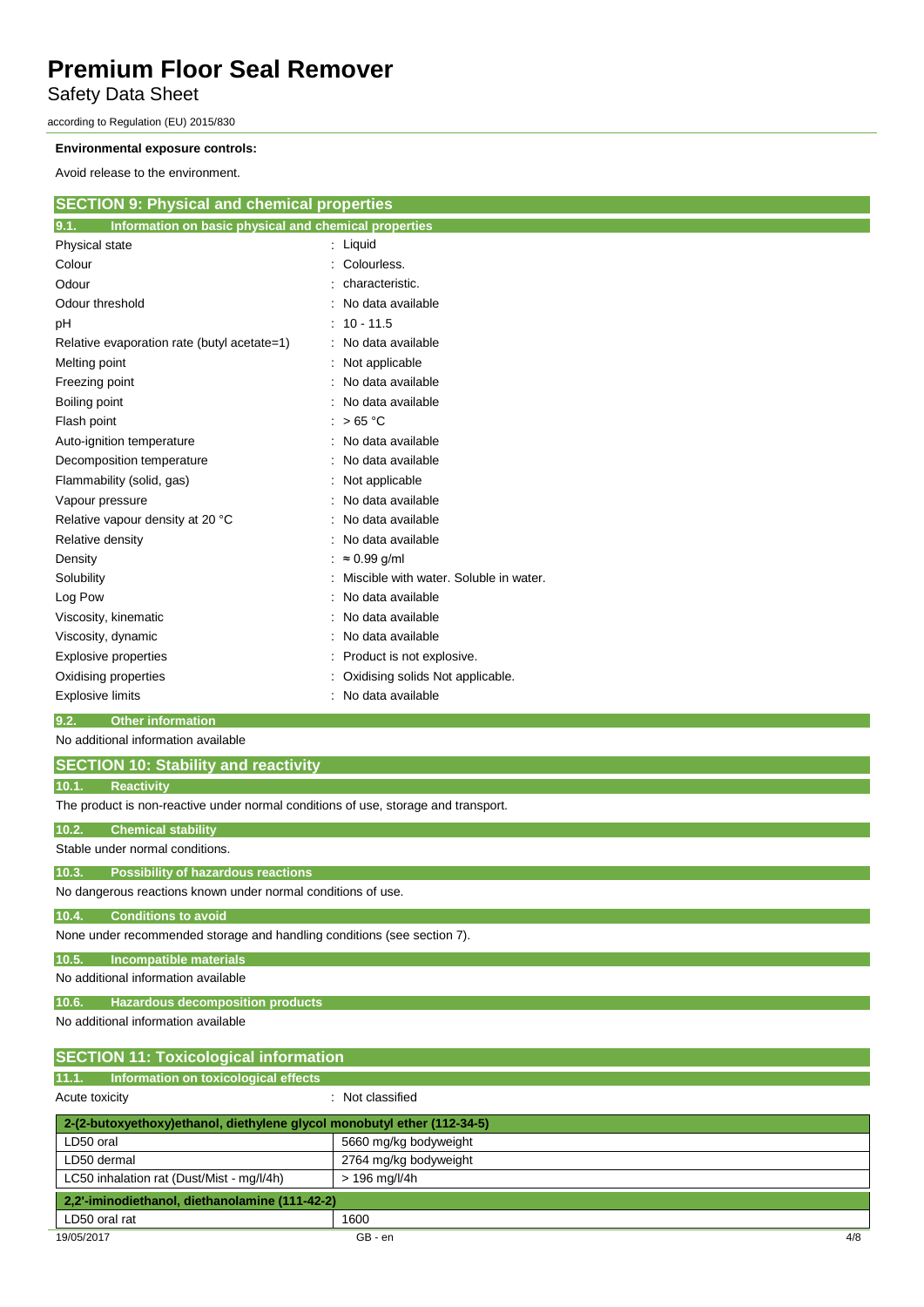Safety Data Sheet

according to Regulation (EU) 2015/830

| 2,2'-iminodiethanol, diethanolamine (111-42-2)                          |                                                                                                                          |  |
|-------------------------------------------------------------------------|--------------------------------------------------------------------------------------------------------------------------|--|
| LD50 oral                                                               | 710 mg/kg bodyweight                                                                                                     |  |
| LD50 dermal rabbit                                                      | 12970                                                                                                                    |  |
| LD50 dermal                                                             | 12200 mg/kg bodyweight                                                                                                   |  |
| 2-phenoxyethanol (122-99-6)                                             |                                                                                                                          |  |
| LD50 oral rat                                                           | 1840 mg/kg                                                                                                               |  |
| LD50 oral                                                               | 1850 mg/kg bodyweight                                                                                                    |  |
| LD50 dermal rabbit                                                      | 2214 mg/kg                                                                                                               |  |
| LD50 dermal                                                             | 14391 mg/kg bodyweight                                                                                                   |  |
| LC50 inhalation rat (Dust/Mist - mg/l/4h)                               | > 1000 mg/l/4h                                                                                                           |  |
| ethanol, ethyl alcohol (64-17-5)                                        |                                                                                                                          |  |
| LD50 oral rat                                                           | 10470 mg/kg                                                                                                              |  |
| LD50 oral                                                               | 10470 mg/kg bodyweight                                                                                                   |  |
| LD50 dermal rat                                                         | 15800 mg/kg                                                                                                              |  |
| LD50 dermal                                                             | 15800 mg/kg bodyweight                                                                                                   |  |
| LC50 inhalation rat (mg/l)                                              | 20 mg/l                                                                                                                  |  |
| LC50 inhalation rat (Dust/Mist - mg/l/4h)                               | > 99999 mg/l/4h                                                                                                          |  |
|                                                                         | reaction mass of: 2-ethylhexyl mono-D-glucopyranoside, 2-ethylhexyl di-D-glucopyranoside                                 |  |
| LD50 oral                                                               | > 2000 mg/kg bodyweight                                                                                                  |  |
| LD50 dermal                                                             | > 5000 mg/kg bodyweight                                                                                                  |  |
| Skin corrosion/irritation                                               | : Not classified                                                                                                         |  |
|                                                                         | pH: 10 - 11.5                                                                                                            |  |
| Serious eye damage/irritation                                           | : Causes serious eye damage.                                                                                             |  |
|                                                                         | pH: 10 - 11.5                                                                                                            |  |
| Respiratory or skin sensitisation                                       | Not classified                                                                                                           |  |
| Germ cell mutagenicity                                                  | Not classified                                                                                                           |  |
| Carcinogenicity                                                         | Not classified                                                                                                           |  |
| Reproductive toxicity                                                   | Not classified                                                                                                           |  |
| Specific target organ toxicity (single exposure)                        | Not classified                                                                                                           |  |
| Specific target organ toxicity (repeated                                | : Not classified                                                                                                         |  |
| exposure)                                                               |                                                                                                                          |  |
| 2-phenoxyethanol (122-99-6)                                             |                                                                                                                          |  |
| NOAEL (oral, rat, 90 days)                                              | 700 mg/kg bodyweight/day                                                                                                 |  |
| Aspiration hazard                                                       | Not classified                                                                                                           |  |
|                                                                         |                                                                                                                          |  |
| <b>SECTION 12: Ecological information</b>                               |                                                                                                                          |  |
| 12.1.<br><b>Toxicity</b>                                                |                                                                                                                          |  |
| Ecology - general                                                       | The product is not considered harmful to aquatic organisms nor to cause long-term adverse<br>effects in the environment. |  |
| 2-(2-butoxyethoxy)ethanol, diethylene glycol monobutyl ether (112-34-5) |                                                                                                                          |  |
| LC50 fish 1                                                             | 1300 mg/l                                                                                                                |  |
| EC50 other aquatic organisms 1                                          | > 1000 mg/l EC50 waterflea (48 h)                                                                                        |  |
|                                                                         | $1000 - 1$                                                                                                               |  |

| EC50 other aquatic organisms 2                 | > 100 mg/l IC50 algea (72 h) mg/l |
|------------------------------------------------|-----------------------------------|
| 2,2'-iminodiethanol, diethanolamine (111-42-2) |                                   |
| LC50 fish 1                                    | 1460 mg/l                         |
| EC50 Daphnia 1                                 | 55 mg/l                           |
| EC50 other aquatic organisms 1                 | 55 mg/l EC50 waterflea (48 h)     |
| EC50 other aquatic organisms 2                 | 75 mg/l IC50 algea (72 h) mg/l    |
| ErC50 (other aquatic plants)                   | $2.2$ mg/l                        |
| 2-phenoxyethanol (122-99-6)                    |                                   |
| LC50 fish 1                                    | 154 mg/l                          |
| EC50 Daphnia 1                                 | $> 500$ mg/l                      |
| EC50 other aquatic organisms 1                 | > 500 mg/l EC50 waterflea (48 h)  |
| EC50 other aquatic organisms 2                 | 443 mg/l IC50 algea (72 h) mg/l   |
| ErC50 (other aquatic plants)                   | $> 500$ mg/l                      |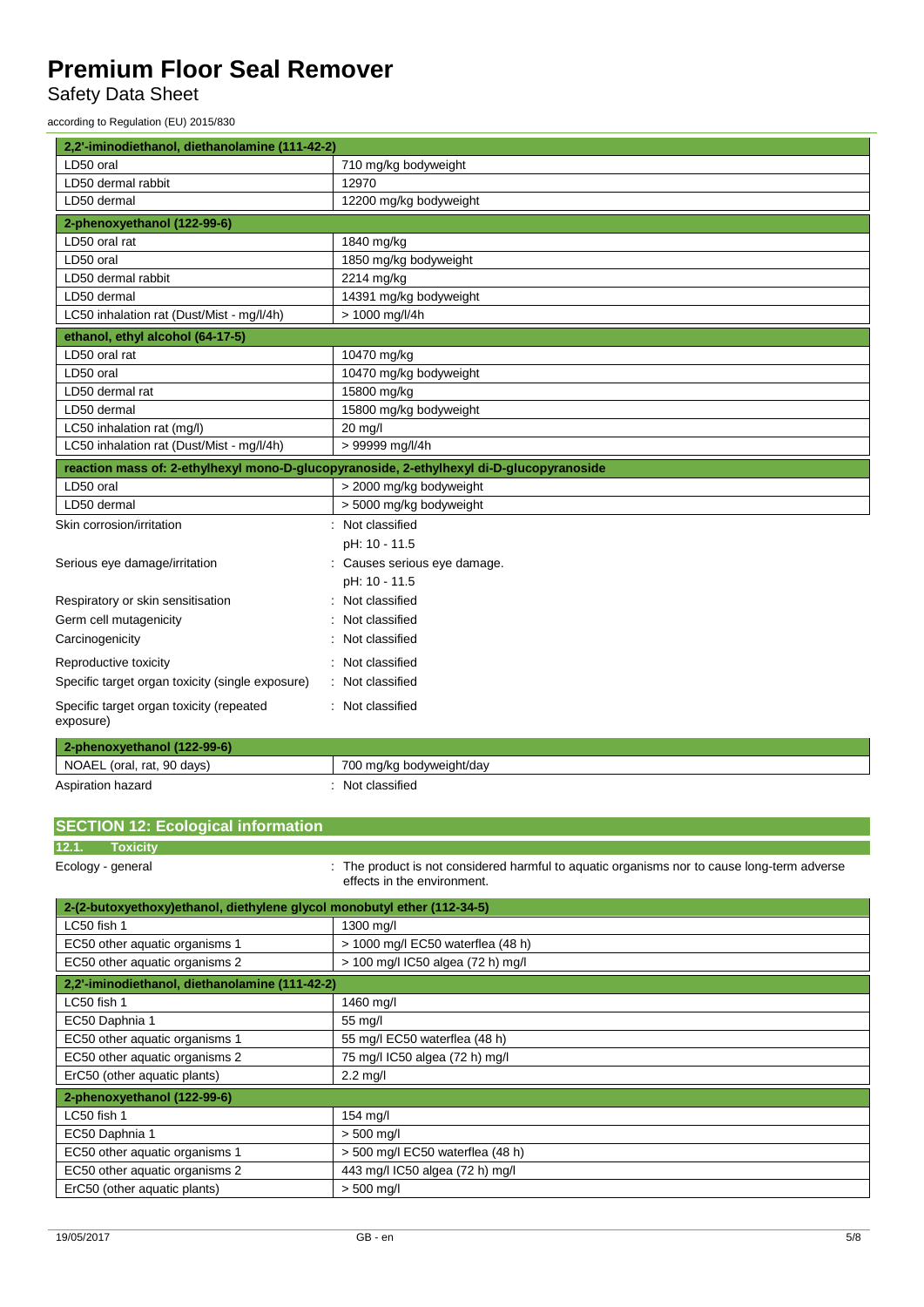## Safety Data Sheet

according to Regulation (EU) 2015/830

| ethanol, ethyl alcohol (64-17-5)                                                         |                                    |  |
|------------------------------------------------------------------------------------------|------------------------------------|--|
| LC50 fish 1                                                                              | 14200 mg/l                         |  |
| EC50 Daphnia 1                                                                           | 12.34 mg/l                         |  |
| EC50 other aquatic organisms 1                                                           | 5012 mg/l EC50 waterflea (48 h)    |  |
| EC50 other aquatic organisms 2                                                           | 275 mg/l IC50 algea (72 h) mg/l    |  |
| ErC50 (other aquatic plants)                                                             | $> 100$ mg/l                       |  |
| reaction mass of: 2-ethylhexyl mono-D-glucopyranoside, 2-ethylhexyl di-D-glucopyranoside |                                    |  |
| LC50 fish 1                                                                              | $> 310$ mg/l                       |  |
| EC50 other aquatic organisms 1                                                           | $>$ 100 mg/l EC50 waterflea (48 h) |  |
| EC50 other aquatic organisms 2                                                           | > 100 mg/l IC50 algea (72 h) mg/l  |  |

| 12.2.<br><b>Persistence and degradability</b>                           |                                                                                                                                                                                                                                                                                                                                                                                                  |
|-------------------------------------------------------------------------|--------------------------------------------------------------------------------------------------------------------------------------------------------------------------------------------------------------------------------------------------------------------------------------------------------------------------------------------------------------------------------------------------|
| <b>STRIP FREE AP264</b>                                                 |                                                                                                                                                                                                                                                                                                                                                                                                  |
| Persistence and degradability                                           | The surfactant(s) contained in this preparation complies(comply) with the biodegradability<br>criteria as laid down in Regulation (EC) No. 648/2004 on detergents. Data to support this<br>assertion are held at the disposal of the competent authorities of the Member States and will<br>be made available to them, at their direct request or at the request of a detergent<br>manufacturer. |
| 12.3.<br><b>Bioaccumulative potential</b>                               |                                                                                                                                                                                                                                                                                                                                                                                                  |
| 2-(2-butoxyethoxy)ethanol, diethylene glycol monobutyl ether (112-34-5) |                                                                                                                                                                                                                                                                                                                                                                                                  |
| Log Pow                                                                 | $0.3 - 4.69$                                                                                                                                                                                                                                                                                                                                                                                     |
| 2,2'-iminodiethanol, diethanolamine (111-42-2)                          |                                                                                                                                                                                                                                                                                                                                                                                                  |
| Log Pow                                                                 | $-1.71$                                                                                                                                                                                                                                                                                                                                                                                          |
| 12.4.<br><b>Mobility in soil</b>                                        |                                                                                                                                                                                                                                                                                                                                                                                                  |
| No additional information available                                     |                                                                                                                                                                                                                                                                                                                                                                                                  |
| 12.5.<br><b>Results of PBT and vPvB assessment</b>                      |                                                                                                                                                                                                                                                                                                                                                                                                  |
| <b>STRIP FREE AP264</b>                                                 |                                                                                                                                                                                                                                                                                                                                                                                                  |
| Results of PBT assessment                                               | The product does not meet the PBT and vPvB classification criteria                                                                                                                                                                                                                                                                                                                               |
|                                                                         |                                                                                                                                                                                                                                                                                                                                                                                                  |
| 12.6.<br><b>Other adverse effects</b>                                   |                                                                                                                                                                                                                                                                                                                                                                                                  |
| No additional information available                                     |                                                                                                                                                                                                                                                                                                                                                                                                  |
| <b>SECTION 13: Disposal considerations</b>                              |                                                                                                                                                                                                                                                                                                                                                                                                  |
| <b>Waste treatment methods</b><br>13.1.                                 |                                                                                                                                                                                                                                                                                                                                                                                                  |
| No additional information available                                     |                                                                                                                                                                                                                                                                                                                                                                                                  |
| <b>SECTION 14: Transport information</b>                                |                                                                                                                                                                                                                                                                                                                                                                                                  |
| In accordance with ADR / RID / IMDG / IATA / ADN                        |                                                                                                                                                                                                                                                                                                                                                                                                  |
| <b>UN number</b><br>14.1.                                               |                                                                                                                                                                                                                                                                                                                                                                                                  |
| UN-No. (ADR)                                                            | : Not applicable                                                                                                                                                                                                                                                                                                                                                                                 |
| UN-No. (IMDG)                                                           | Not applicable                                                                                                                                                                                                                                                                                                                                                                                   |
| UN-No. (IATA)                                                           | Not applicable                                                                                                                                                                                                                                                                                                                                                                                   |
| UN-No. (ADN)                                                            | : Not applicable                                                                                                                                                                                                                                                                                                                                                                                 |
| UN-No. (RID)                                                            | : Not applicable                                                                                                                                                                                                                                                                                                                                                                                 |
| UN proper shipping name<br>14.2.                                        |                                                                                                                                                                                                                                                                                                                                                                                                  |
| Proper Shipping Name (ADR)                                              | : Not applicable                                                                                                                                                                                                                                                                                                                                                                                 |
| Proper Shipping Name (IMDG)                                             | Not applicable                                                                                                                                                                                                                                                                                                                                                                                   |
| Proper Shipping Name (IATA)                                             | Not applicable                                                                                                                                                                                                                                                                                                                                                                                   |
| Proper Shipping Name (ADN)                                              | : Not applicable                                                                                                                                                                                                                                                                                                                                                                                 |
| Proper Shipping Name (RID)                                              | : Not applicable                                                                                                                                                                                                                                                                                                                                                                                 |
| 14.3.<br><b>Transport hazard class(es)</b>                              |                                                                                                                                                                                                                                                                                                                                                                                                  |
| <b>ADR</b>                                                              |                                                                                                                                                                                                                                                                                                                                                                                                  |
| Transport hazard class(es) (ADR)                                        | : Not applicable                                                                                                                                                                                                                                                                                                                                                                                 |
|                                                                         |                                                                                                                                                                                                                                                                                                                                                                                                  |
| <b>IMDG</b>                                                             |                                                                                                                                                                                                                                                                                                                                                                                                  |
| Transport hazard class(es) (IMDG)                                       | : Not applicable                                                                                                                                                                                                                                                                                                                                                                                 |
| <b>IATA</b>                                                             |                                                                                                                                                                                                                                                                                                                                                                                                  |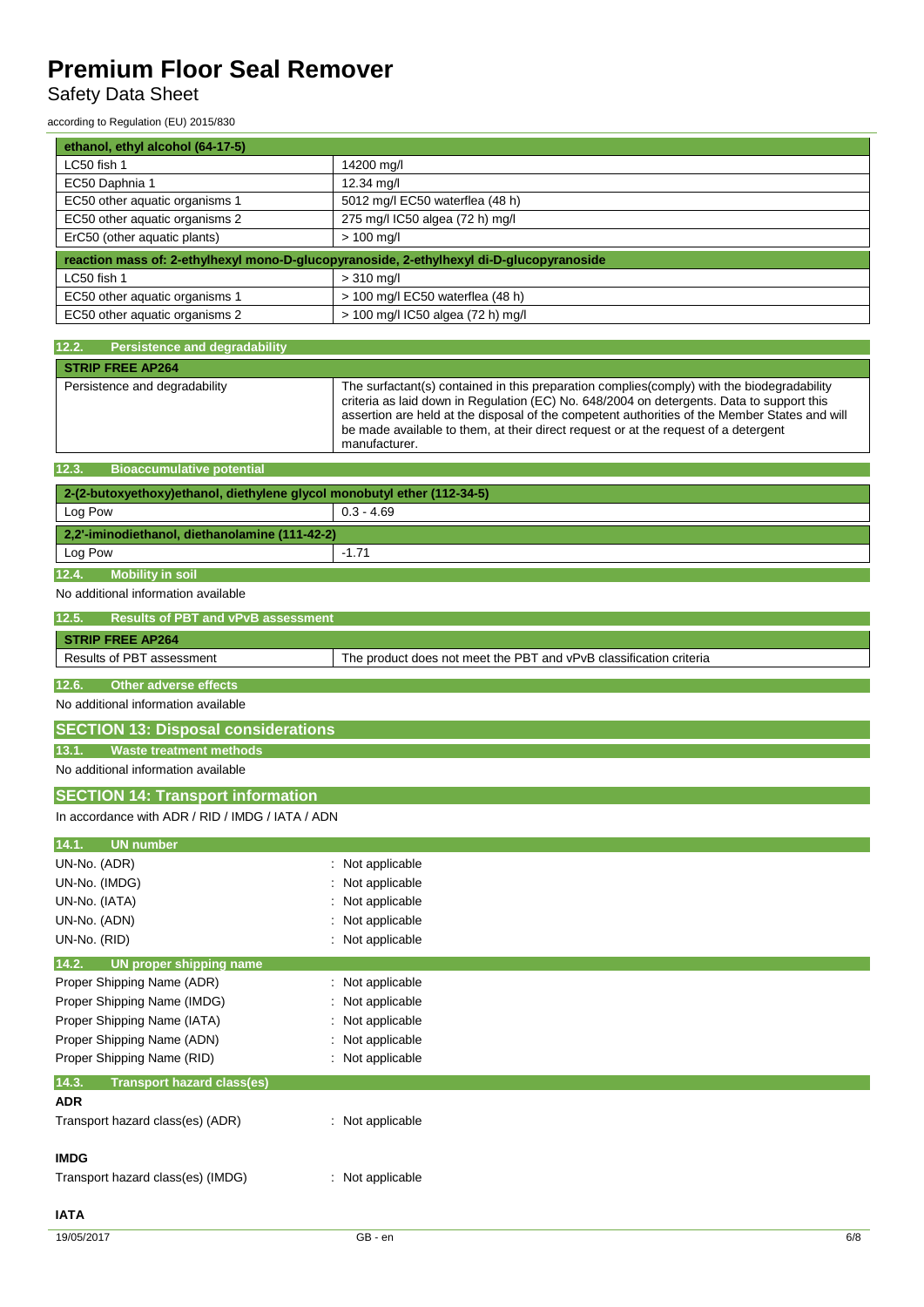## Safety Data Sheet

| according to Regulation (EU) 2015/830                                                                   |                                                                    |  |  |  |
|---------------------------------------------------------------------------------------------------------|--------------------------------------------------------------------|--|--|--|
| Transport hazard class(es) (IATA)                                                                       | : Not applicable                                                   |  |  |  |
| <b>ADN</b>                                                                                              |                                                                    |  |  |  |
| Transport hazard class(es) (ADN)                                                                        | Not applicable                                                     |  |  |  |
| <b>RID</b>                                                                                              |                                                                    |  |  |  |
| Transport hazard class(es) (RID)                                                                        | Not applicable                                                     |  |  |  |
| 14.4.<br><b>Packing group</b>                                                                           |                                                                    |  |  |  |
| Packing group (ADR)                                                                                     | : Not applicable                                                   |  |  |  |
| Packing group (IMDG)                                                                                    | Not applicable                                                     |  |  |  |
| Packing group (IATA)                                                                                    | Not applicable                                                     |  |  |  |
| Packing group (ADN)                                                                                     | Not applicable                                                     |  |  |  |
| Packing group (RID)                                                                                     | Not applicable                                                     |  |  |  |
|                                                                                                         |                                                                    |  |  |  |
| 14.5.<br><b>Environmental hazards</b>                                                                   |                                                                    |  |  |  |
| Dangerous for the environment                                                                           | : No                                                               |  |  |  |
| Marine pollutant                                                                                        | No                                                                 |  |  |  |
| Other information                                                                                       | No supplementary information available                             |  |  |  |
| <b>Special precautions for user</b><br>14.6.                                                            |                                                                    |  |  |  |
| - Overland transport                                                                                    |                                                                    |  |  |  |
| Not applicable                                                                                          |                                                                    |  |  |  |
| - Transport by sea                                                                                      |                                                                    |  |  |  |
| Not applicable                                                                                          |                                                                    |  |  |  |
| - Air transport                                                                                         |                                                                    |  |  |  |
| Not applicable                                                                                          |                                                                    |  |  |  |
| - Inland waterway transport                                                                             |                                                                    |  |  |  |
| Not applicable                                                                                          |                                                                    |  |  |  |
| - Rail transport                                                                                        |                                                                    |  |  |  |
| Not applicable                                                                                          |                                                                    |  |  |  |
| 14.7.                                                                                                   | Transport in bulk according to Annex II of MARPOL and the IBC Code |  |  |  |
| Not applicable                                                                                          |                                                                    |  |  |  |
| <b>SECTION 15: Regulatory information</b>                                                               |                                                                    |  |  |  |
| Safety, health and environmental regulations/legislation specific for the substance or mixture<br>15.1. |                                                                    |  |  |  |
| 15.1.1.<br><b>EU-Regulations</b>                                                                        |                                                                    |  |  |  |
| Contains no REACH substances with Annex XVII restrictions                                               |                                                                    |  |  |  |
| Contains no substance on the REACH candidate list                                                       |                                                                    |  |  |  |
| Contains no REACH Annex XIV substances                                                                  |                                                                    |  |  |  |
|                                                                                                         |                                                                    |  |  |  |
| <b>National regulations</b><br>15.1.2.<br>No additional information available                           |                                                                    |  |  |  |
|                                                                                                         |                                                                    |  |  |  |

### **15.2. Chemical safety assessment**

No chemical safety assessment has been carried out

### **SECTION 16: Other information**

### Abbreviations and acronyms:

| <b>ADN</b>  | European Agreement concerning the International Carriage of Dangerous Goods by Inland Waterways |
|-------------|-------------------------------------------------------------------------------------------------|
| <b>ADR</b>  | European Agreement concerning the International Carriage of Dangerous Goods by Road             |
| <b>ATE</b>  | <b>Acute Toxicity Estimate</b>                                                                  |
| <b>CLP</b>  | Classification Labelling Packaging Regulation; Regulation (EC) No 1272/2008                     |
| <b>EC50</b> | Median effective concentration                                                                  |
| <b>IATA</b> | International Air Transport Association                                                         |